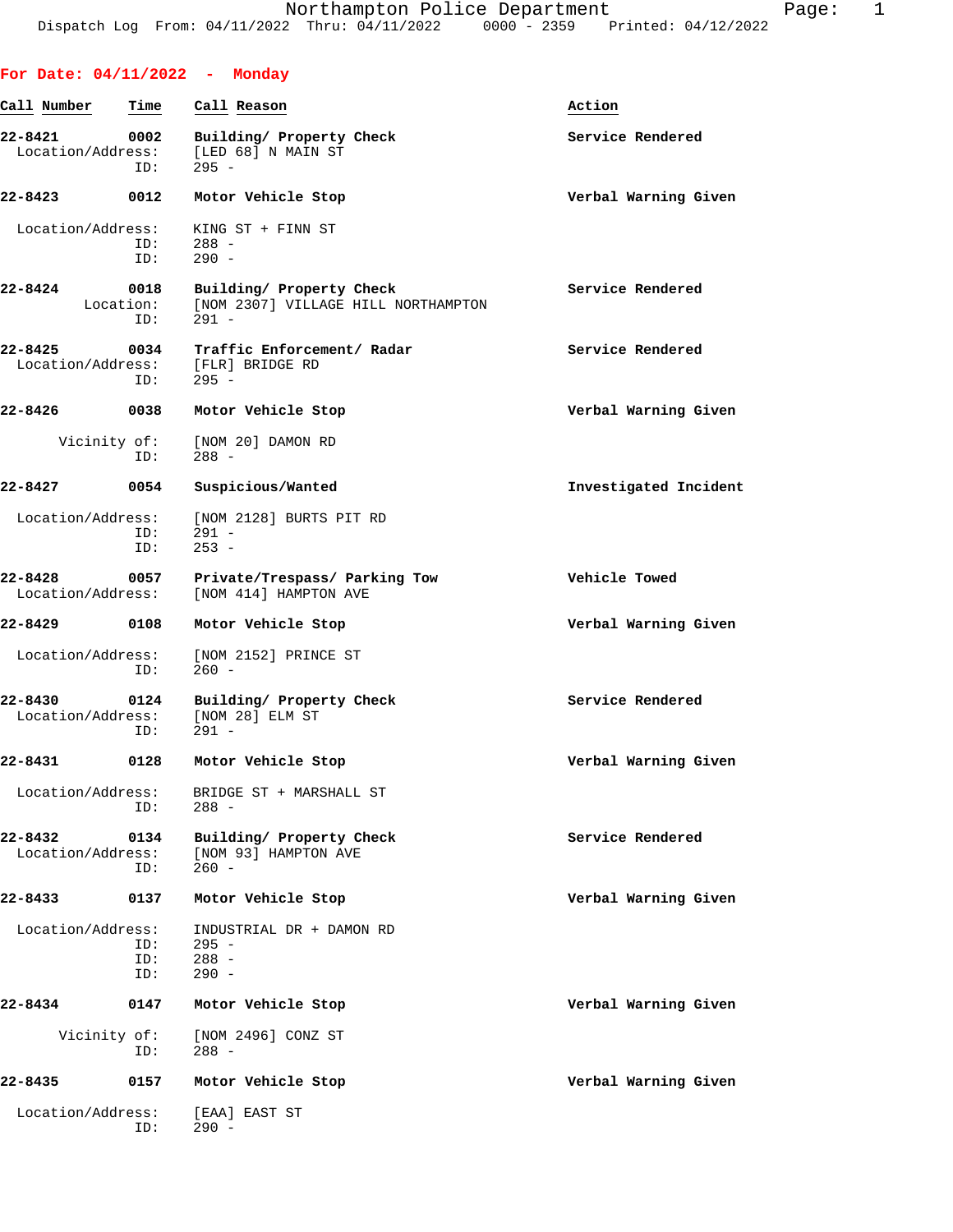|                                   |                                 | Northampton Police Department<br>Dispatch Log From: 04/11/2022 Thru: 04/11/2022 0000 - 2359 Printed: 04/12/2022 | 2<br>Page:                    |
|-----------------------------------|---------------------------------|-----------------------------------------------------------------------------------------------------------------|-------------------------------|
|                                   | ID:                             | $288 -$                                                                                                         |                               |
| 22-8436                           | 0202                            | Motor Vehicle Stop                                                                                              | Verbal Warning Given          |
| Location/Address:                 | ID:                             | [NOM 2023] NEW SOUTH ST<br>$260 -$                                                                              |                               |
| 22-8437<br>Location/Address:      | 0214<br>ID:                     | Building/ Property Check<br>SERVICE CENTER RD<br>$288 -$                                                        | Service Rendered              |
| 22-8438 0222<br>Location/Address: | ID:                             | Building/ Property Check<br>[NOM 150] BRIDGE RD<br>$290 -$                                                      | Service Rendered              |
| 22-8439<br>Location/Address:      | 0223<br>ID:                     | Building/ Property Check<br>[NOM 79] PROSPECT ST<br>$253 -$                                                     | Service Rendered              |
| 22-8440                           | 0235                            | Parking Violation                                                                                               | Cite/ Warning Issued/ Traffic |
| Location/Address:                 | ID:                             | KENSINGTON AVE<br>$290 -$                                                                                       |                               |
| 22-8441<br>Location/Address:      | 0308<br>ID:                     | Building/ Property Check<br>[NOM 407] MAIN ST<br>$260 -$                                                        | Service Rendered              |
| 22-8442<br>Location/Address:      | 0308<br>ID:                     | Building/ Property Check<br>[FLR 120] BRIDGE RD<br>$295 -$                                                      | Service Rendered              |
| 22-8443                           | 0318                            | Parking Violation                                                                                               | Cite/ Warning Issued/ Traffic |
| Location/Address:                 |                                 | HANCOCK ST                                                                                                      |                               |
|                                   | ID:                             | $288 -$                                                                                                         |                               |
| 22-8444                           | 0322                            | Trespassing/ Unwanted Guest                                                                                     | Verbal Warning Given          |
| Location/Address:                 |                                 | MAIN ST                                                                                                         |                               |
|                                   | ID:<br>ID:                      | $288 -$<br>$260 -$                                                                                              |                               |
|                                   | ID:                             | $290 -$                                                                                                         |                               |
| 22-8445<br>Location/Address:      | 0325<br>ID:                     | Building/ Property Check<br>[FLR 24] RYAN RD<br>$291 -$                                                         | Service Rendered              |
| 22-8446<br>Location/Address:      | 0344<br>ID:<br>ID:<br>EMS Unit: | Public Service, Check Welfare<br>[NOM 258] KING ST<br>$253 -$<br>$260 -$<br>A04-Fire Ambulance                  | Service Rendered              |
| 22-8448                           | ID:<br>0515                     | $288 -$<br>Traffic Enforcement/ Radar                                                                           | Verbal Warning Given          |
| Location/Address:                 |                                 | [FLR] WESTHAMPTON RD                                                                                            |                               |
|                                   | ID:                             | 291 -                                                                                                           |                               |
| 22-8453<br>Location/Address:      | 0715<br>ID:<br>ID:              | Alarm/ Burglar/ Holdup Panic<br>[NOM 2257] KING ST<br>$191 -$<br>$236 -$                                        | False Alarm                   |
|                                   |                                 | Additional Activity: 04/11/2022 0721 Pack - 5670, Elijah Patrol 7 Hrs 39 Min                                    |                               |
| 22-8454                           | 0743                            | Damage/ Vandalism                                                                                               | Investigated Incident         |
| Location/Address:                 | ID:                             | [NOM 85] JACKSON ST<br>$261 -$<br>$293 -$                                                                       |                               |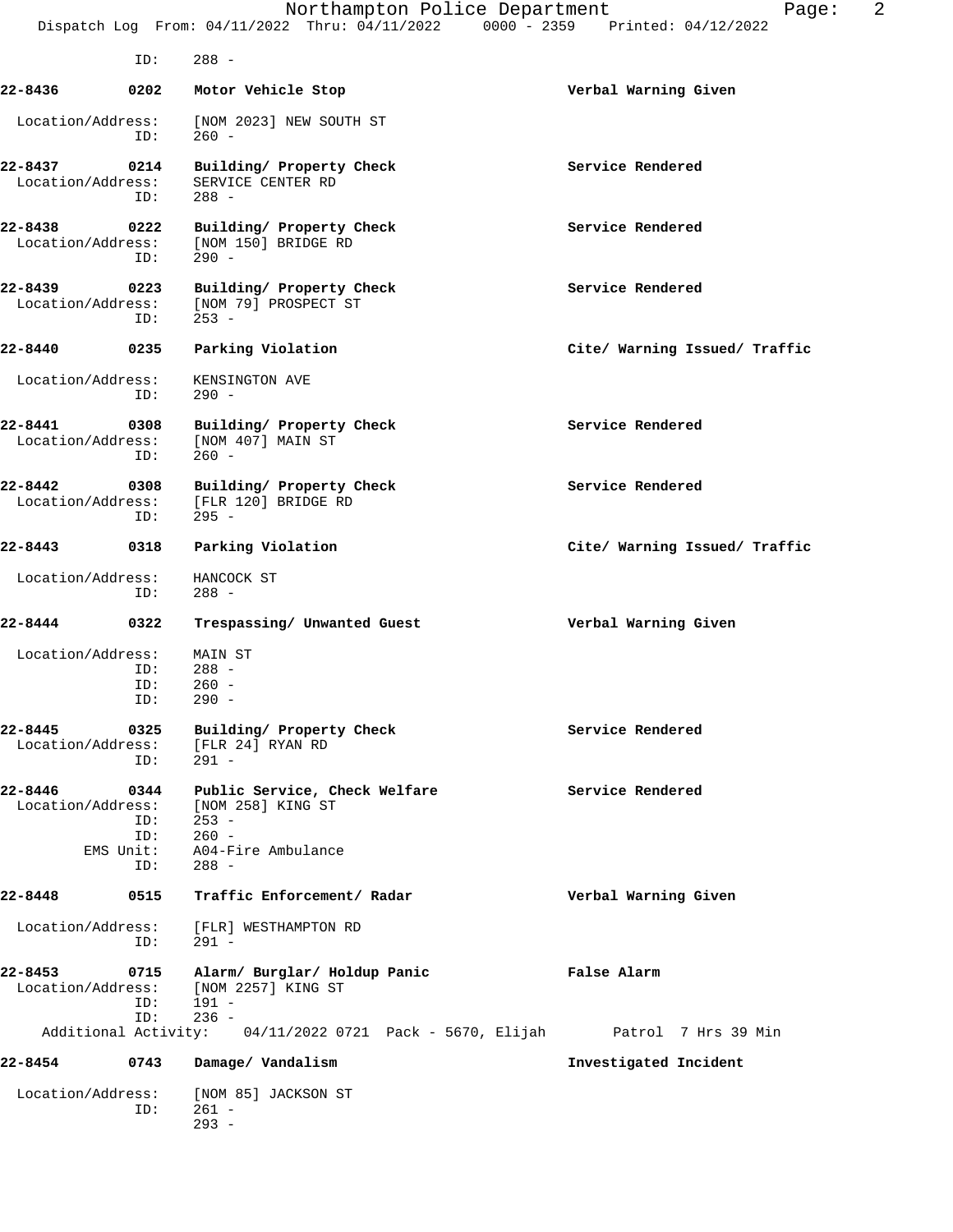| 22-8455                      |                    | 0744 Animal                                                                                                      | Investigated Incident         |
|------------------------------|--------------------|------------------------------------------------------------------------------------------------------------------|-------------------------------|
| Location/Address:            | ID:                | [NOM 1588] MARKET ST<br>$236 -$                                                                                  |                               |
|                              | ID:                | 22-8456 0812 Traffic Accident<br>Location/Address: [NOM 408] SOUTH ST<br>$297 -$<br>Refer To Accident: 22-126-AC | Report Done                   |
| 22-8458                      |                    | 0832 Trespassing/ Unwanted Guest                                                                                 | Verbal Warning Given          |
|                              |                    | Location/Address: [NOM 2848] BRIDGE ST                                                                           |                               |
|                              | ID:                | $236 -$<br>$ID: 261 -$<br>$293 -$                                                                                |                               |
| 22-8460                      | 0922<br>ID:        | Traffic Accident<br>Location/Address: [FLR] N MAPLE ST + BRIDGE RD<br>$ID: 261 -$<br>$293 -$<br>262 -            | Service Rendered              |
| 22-8462                      | 0934               | Traffic Enforcement/ Radar                                                                                       | Cite/ Warning Issued/ Traffic |
|                              | ID:                | Location/Address: PLEASANT ST<br>$201 -$                                                                         |                               |
| 22-8463<br>Location/Address: | ID:                | 0937 Property, Lost/Found<br>HOLYOKE ST<br>$236 -$                                                               | Service Rendered              |
| 22-8465                      | ID:                | 1045 Theft/Larceny<br>Location/Address: ROUND HILL RD<br>197 -                                                   | Report Done                   |
|                              |                    | Refer To Incident: 22-667-OF                                                                                     |                               |
| Location/Address:            | ID:                | 22-8467 1049 Damage/Vandalism<br>JACKSON ST<br>236 -                                                             | Report Done                   |
|                              |                    | Refer To Incident: 22-668-OF                                                                                     |                               |
| 22-8472                      |                    | 1148 City Ordinance Violation                                                                                    | Investigated Incident         |
|                              | ID:<br>ID:         | Location/Address: [FLR] AUSTIN CIR<br>$236 -$<br>$262 -$                                                         |                               |
| 22-8475                      | 1228               | Motor Vehicle Stop                                                                                               | Investigated Incident         |
| Location/Address:            | ID:                | [FLR] WESTHAMPTON RD + WOODLAND DR<br>$262 -$                                                                    |                               |
| 22-8478<br>Location/Address: | 1301<br>ID:<br>ID: | Alarm/ Burglar/ Holdup Panic<br>[NOM 2755] CONZ ST<br>$297 -$<br>$236 -$                                         | False Alarm                   |
| 22-8479<br>Location/Address: | 1314<br>ID:        | Theft/ Larceny<br>PLEASANT ST<br>$297 -$                                                                         | Report Done                   |
|                              | Refer To Incident: | $22 - 669 - OF$                                                                                                  |                               |
| 22-8480                      | 1316               | Motor Vehicle Stop                                                                                               | Verbal Warning Given          |
| Location/Address:            | ID:                | [NOM 7] CONZ ST<br>$297 -$                                                                                       |                               |
| 22-8487                      | 1346               | Theft/ Larceny                                                                                                   | Report Done                   |

Location/Address: INDUSTRIAL DR

ID: 297 -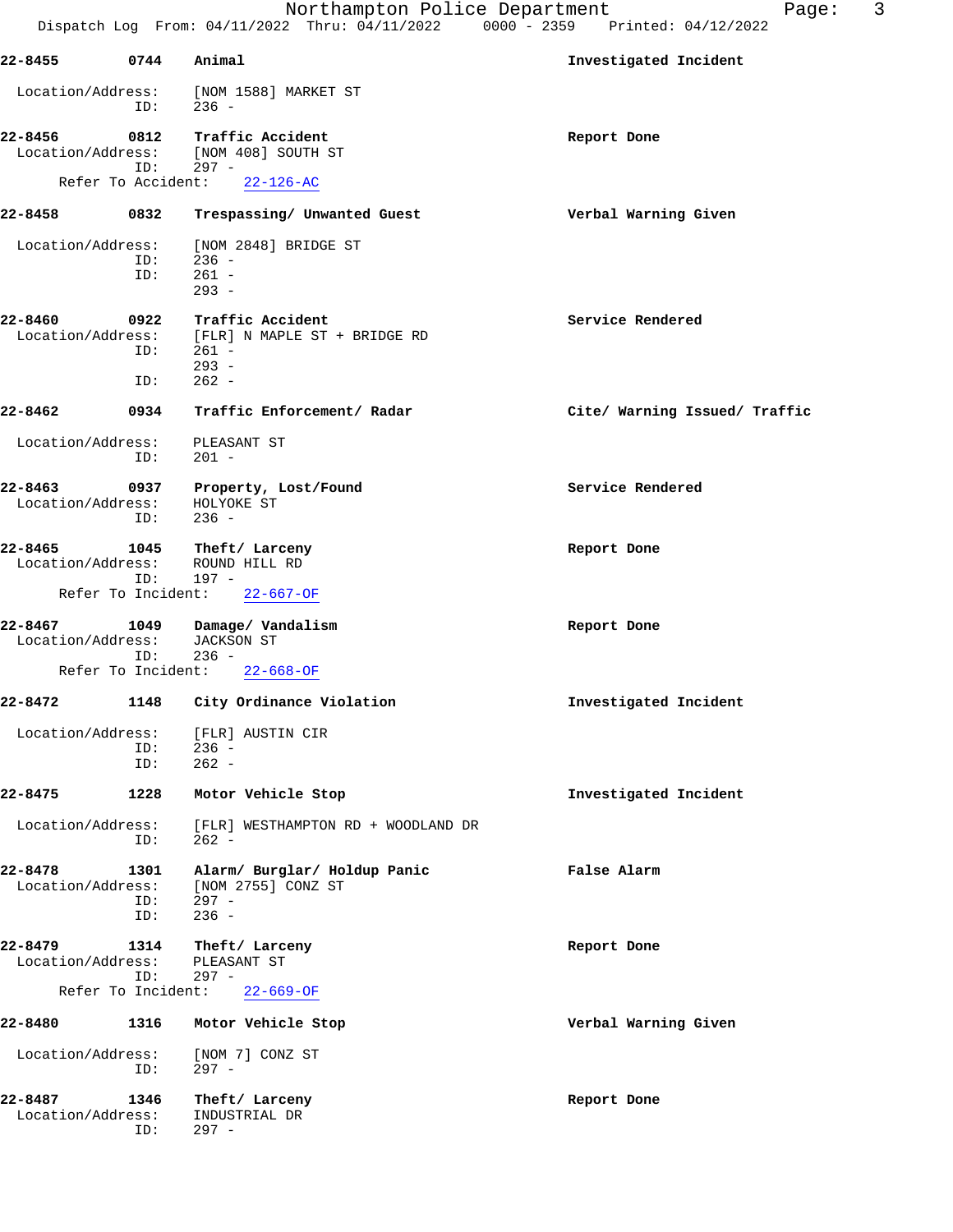|                              |            | Northampton Police Department<br>Dispatch Log From: 04/11/2022 Thru: 04/11/2022<br>$0000 - 2359$ | 4<br>Page:<br>Printed: 04/12/2022 |
|------------------------------|------------|--------------------------------------------------------------------------------------------------|-----------------------------------|
| Refer To Incident:           |            | $22 - 670 - OF$                                                                                  |                                   |
| Additional Activity:         |            | 04/11/2022 1440 Spellman-8313, James                                                             | Patrol 2 Hrs 7 Min                |
| Additional Activity:         |            | 04/11/2022 1647 Spellman-8313, James                                                             | Other 1 Hrs 28 Min                |
| Additional Activity:         |            | 04/11/2022 1815 Spellman-8313, James                                                             | Patrol 0 Hrs 43 Min               |
| 22-8489                      | 1446       | Animal                                                                                           | Report Done                       |
| Location/Address:            |            | [NOM 1414] DAMON RD                                                                              |                                   |
|                              | ID:        | 199 -                                                                                            |                                   |
|                              | ID:<br>ID: | $242 -$<br>$242 -$                                                                               |                                   |
| Refer To Incident:           |            | $22 - 671 - OF$                                                                                  |                                   |
|                              |            |                                                                                                  |                                   |
| 22-8491<br>Location/Address: | 1453       | Robbery<br>[NOM 2223] CRAFTS AVE                                                                 | Report Done                       |
|                              | ID:        | $248 -$                                                                                          |                                   |
|                              | ID:        | $210 -$                                                                                          |                                   |
|                              | ID:        | $179 -$                                                                                          |                                   |
| Refer To Incident:           | ID:        | $207 -$<br>$22 - 672 - OF$                                                                       |                                   |
|                              |            |                                                                                                  |                                   |
| 22-8492                      | 1457       | Trespassing/ Unwanted Guest                                                                      | Investigated Incident             |
| Location/Address:            |            | [NOM 184] KING ST                                                                                |                                   |
|                              | ID:        | $120 -$                                                                                          |                                   |
|                              | ID:        | $242 -$                                                                                          |                                   |
|                              | ID:<br>ID: | $242 -$<br>$199 -$                                                                               |                                   |
|                              |            |                                                                                                  |                                   |
| 22-8496                      | 1557       | Traffic, Complaint/Hazard                                                                        | Area Search Negative              |
| Location/Address:            |            | N KING ST                                                                                        |                                   |
|                              | ID:        | 199 -                                                                                            |                                   |
| 22-8499                      | 1634       | Assist/ Service Calls                                                                            | Service Rendered                  |
| Location/Address:            |            | [NOM 2810] LOCUST ST                                                                             |                                   |
|                              | ID:        | $210 -$                                                                                          |                                   |
|                              | ID:        | 199 -                                                                                            |                                   |
| 22-8500                      | 1655       | Traffic, Complaint/Hazard                                                                        | Area Search Negative              |
| Location/Address:            |            | KING ST                                                                                          |                                   |
|                              | ID:        | $242 -$                                                                                          |                                   |
|                              |            |                                                                                                  |                                   |
| 22-8501<br>Location/Address: | 1717       | Traffic Accident<br>[NOM 267] KING ST                                                            | Report Done                       |
| Fire Unit:                   |            | El-Pumper-Engine 1                                                                               |                                   |
|                              | ID:        | $242 -$                                                                                          |                                   |
| Refer To Incident:           |            | $22 - 673 - OF$                                                                                  |                                   |
| 22-8502                      | 1721       | Alarm/ Burglar/ Holdup Panic                                                                     | False Alarm                       |
| Location/Address:            |            | [NOM 386] PLEASANT ST                                                                            |                                   |
|                              | ID:        | $287 -$                                                                                          |                                   |
| 22-8506                      | 1808       | Traffic Accident                                                                                 | Investigated Incident             |
| Vicinity of:                 |            | [FLR] W FARMS RD                                                                                 |                                   |
|                              | ID:        | $210 -$                                                                                          |                                   |
|                              | ID:        | $248 -$                                                                                          |                                   |
| Fire Unit:                   |            | E3-Pumper-Engine 3                                                                               |                                   |
| Refer To Accident:           |            | $22 - 127 - AC$                                                                                  |                                   |
| 22-8509                      | 1838       | Assault*                                                                                         | Report Done                       |
| Location/Address:            |            | SCHOOL ST                                                                                        |                                   |
|                              | ID:<br>ID: | $199 -$<br>$297 -$                                                                               |                                   |
|                              | ID:        | $199 -$                                                                                          |                                   |
| Refer To Incident:           |            | $22 - 674 - OF$                                                                                  |                                   |
| 22-8512                      | 1929       | Traffic, Complaint/Hazard                                                                        | Area Search Negative              |
| Location/Address:            |            | [NOM 28] ELM ST                                                                                  |                                   |
|                              |            |                                                                                                  |                                   |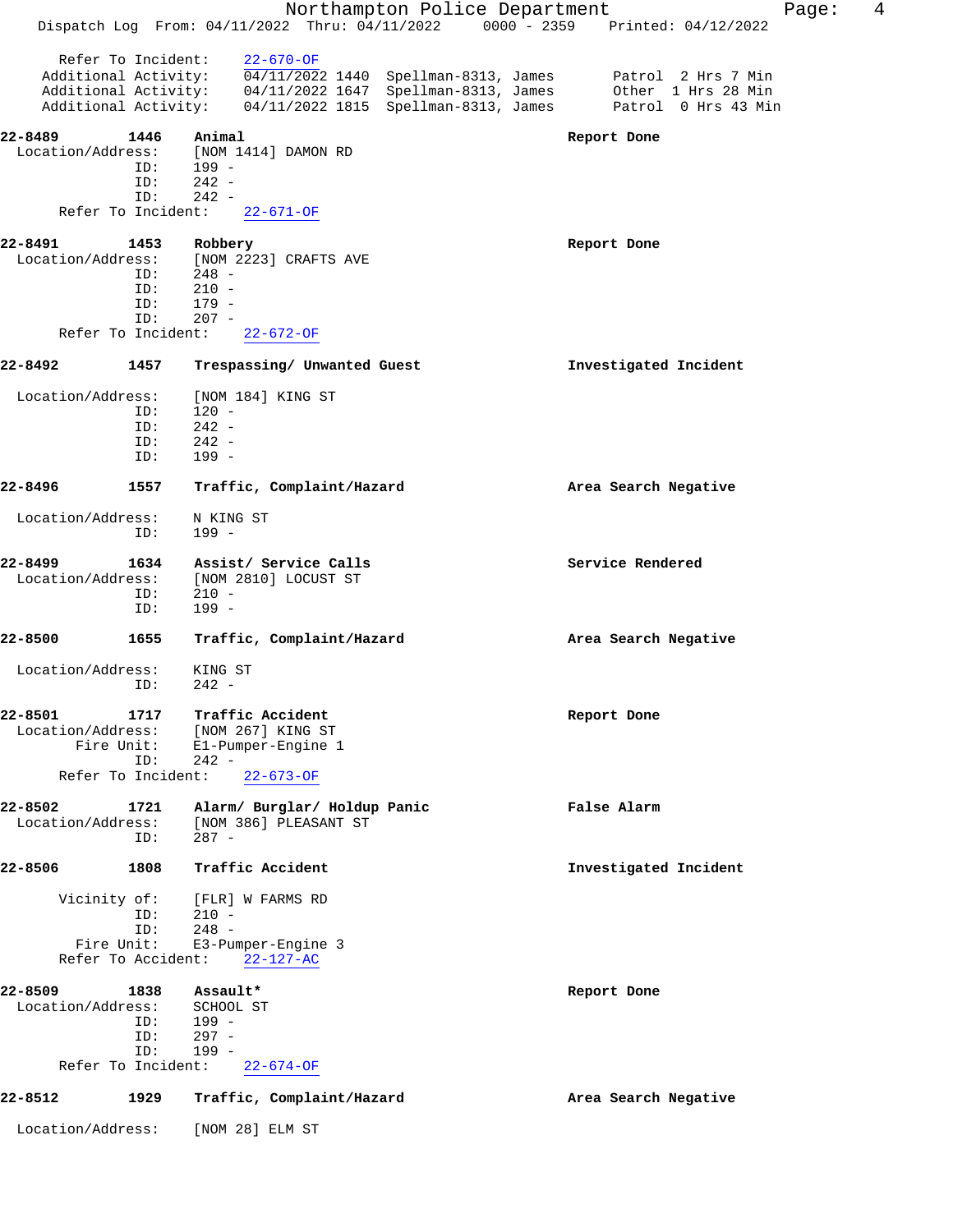|                   |      | Northampton Police Department<br>Dispatch Log From: 04/11/2022 Thru: 04/11/2022 0000 - 2359 Printed: 04/12/2022 | 5<br>Page:                    |
|-------------------|------|-----------------------------------------------------------------------------------------------------------------|-------------------------------|
|                   |      |                                                                                                                 |                               |
|                   | ID:  | $248 -$                                                                                                         |                               |
|                   | ID:  | 199 -                                                                                                           |                               |
|                   | ID:  | $245 -$                                                                                                         |                               |
| 22-8514           | 1947 | Parking Violation                                                                                               | Verbal Warning Given          |
| Location/Address: | ID:  | [NOM 96] MASONIC ST<br>245 -                                                                                    |                               |
|                   |      |                                                                                                                 |                               |
| 22-8515           | 2007 | Park and Walk                                                                                                   | Service Rendered              |
| Location/Address: |      | MAIN ST                                                                                                         |                               |
|                   | ID:  | $287 -$                                                                                                         |                               |
| 22-8517           | 2033 | Disturbance                                                                                                     | Person Gone                   |
| Location/Address: |      | [NOM 984] GLENWOOD AVE                                                                                          |                               |
|                   | ID:  | 248 -                                                                                                           |                               |
|                   | ID:  | $242 -$                                                                                                         |                               |
|                   | ID:  | $287 -$                                                                                                         |                               |
| 22-8518           | 2047 | Missing/Found Person                                                                                            | Service Rendered              |
| Location/Address: |      | [LED] CHESTERFIELD RD                                                                                           |                               |
|                   | ID:  | $210 -$                                                                                                         |                               |
|                   | ID:  | $245 -$                                                                                                         |                               |
|                   | ID:  | $199 -$                                                                                                         |                               |
|                   |      | Refer To Incident: 22-675-OF                                                                                    |                               |
| 22-8519           | 2050 | Building/ Property Check                                                                                        | Service Rendered              |
|                   |      | Location/Address: [NOM 95] ROUNDHOUSE PLZ                                                                       |                               |
|                   | ID:  | $287 -$                                                                                                         |                               |
|                   |      |                                                                                                                 |                               |
| 22-8520           | 2055 | Motor Vehicle Stop                                                                                              | Cite/ Warning Issued/ Traffic |
| Vicinity of:      |      | BRIDGE ST + POMEROY TER                                                                                         |                               |
|                   | ID:  | $287 -$                                                                                                         |                               |
|                   |      |                                                                                                                 |                               |
| 22-8521           | 2204 | Building/ Property Check                                                                                        | Service Rendered              |
| Location/Address: |      | [FLR 3] N MAIN ST                                                                                               |                               |
|                   | ID:  | $245 -$                                                                                                         |                               |
| 22-8523           | 2251 | Motor Vehicle Stop                                                                                              | Verbal Warning Given          |
| Location/Address: |      | PLEASANT ST + HAMPTON AVE                                                                                       |                               |
|                   |      | $ID: 245 -$                                                                                                     |                               |
| 22-8524           | 2255 |                                                                                                                 | Taken to Hospital             |
|                   |      | Public Service, Check Welfare                                                                                   |                               |
| Location/Address: | ID:  | [NOM 1320] POMEROY TER<br>$259 -$                                                                               |                               |
|                   | ID:  | $245 -$                                                                                                         |                               |
|                   | ID:  | $288 -$                                                                                                         |                               |
|                   |      |                                                                                                                 |                               |
| 22-8526           | 2319 | Motor Vehicle Stop                                                                                              | Verbal Warning Given          |
| Vicinity of:      |      | ELM ST + VERNON ST                                                                                              |                               |
|                   | ID:  | 295 -                                                                                                           |                               |
|                   |      |                                                                                                                 |                               |
| 22-8527           | 2323 | Motor Vehicle Stop                                                                                              | Verbal Warning Given          |
| Vicinity of:      |      | JACKSON ST                                                                                                      |                               |
|                   | ID:  | $260 -$                                                                                                         |                               |
|                   | ID:  | $295 -$                                                                                                         |                               |
|                   |      |                                                                                                                 |                               |
| 22-8528           | 2324 | Motor Vehicle Stop                                                                                              | Investigated Incident         |
| Location/Address: |      | PROSPECT ST + WARFIELD PL                                                                                       |                               |
|                   | ID:  | 259 -                                                                                                           |                               |
| 22-8529           | 2331 | Motor Vehicle Stop                                                                                              | Investigated Incident         |
|                   |      |                                                                                                                 |                               |
| Vicinity of:      |      | [HAD] RUSSELL ST                                                                                                |                               |
|                   | ID:  | $290 -$                                                                                                         |                               |
|                   | ID:  | $288 -$                                                                                                         |                               |